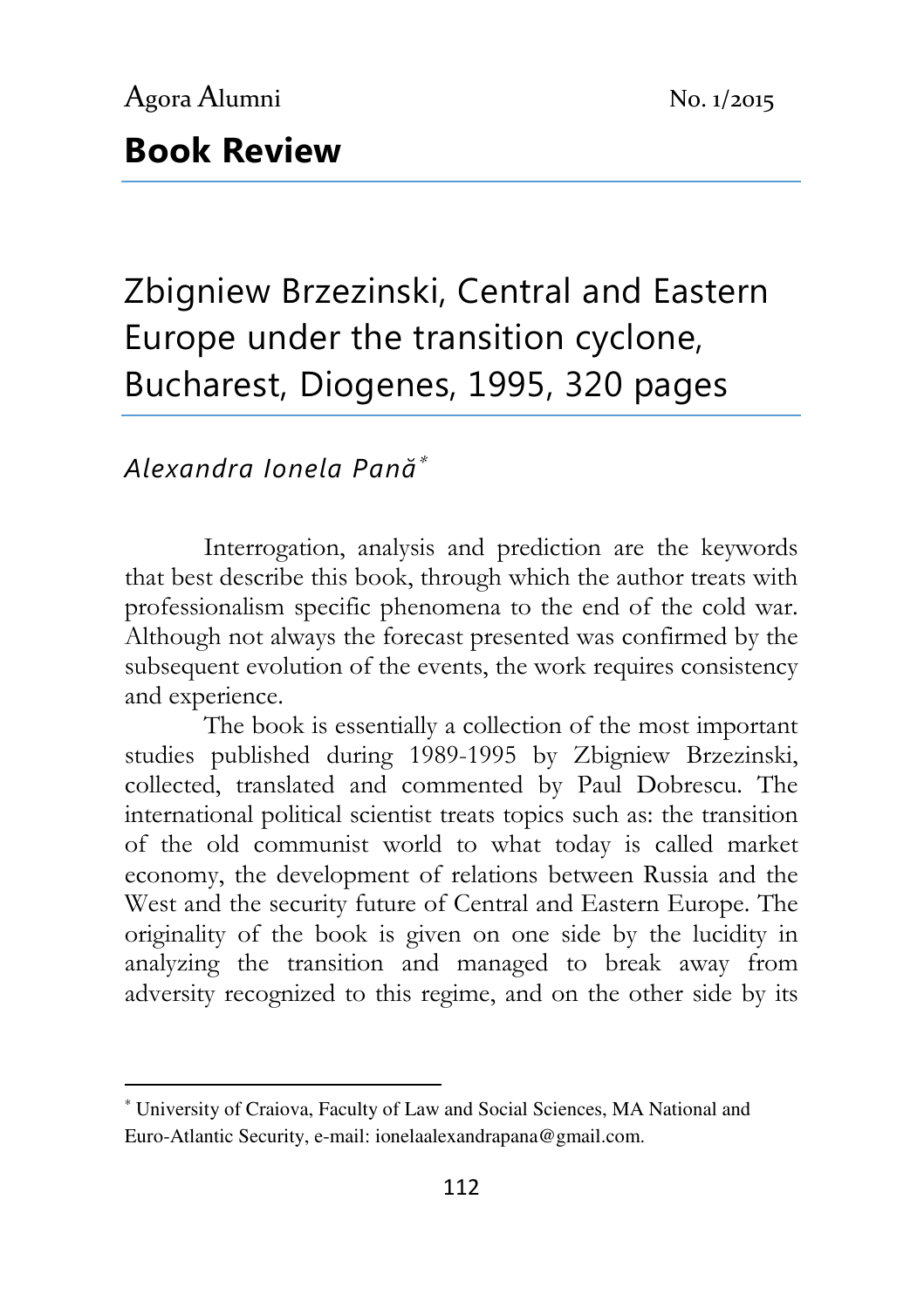## Agora Alumni No. 1/2015

forecast character that is addressing issues related to the reaffirming of Russia's imperialist tendencies.

Another strength of the text is the presence of a mixture of interrogations that make us want to read on to find the answers. Zbigniew Brzezinski's experience in the political area gives him authenticity and consacrated him as a valuable point of reference in the literature. Today, 20 years after the publication of the volume, we can see that many of the American analyst forecasts can be confirmed. The paper was published by Diogenes, Bucharest, in 1995, so soon after the Cold War, a period in which the transition of the old communist states were at an early stage. The 320 pages of the book are divided into nine chapters, preceded by introductory words.

In the first chapter, entitled Towards a common European home the analyst expresses on the one hand the greeting of the USA about Mikhail Gorbaicov's perestroika and on the other hand a personal vision of the ways in which they can build a sustainably common European home.

Post-communism nationalism is the name of the second chapter which begins by underlining the growth recorded by the wave of nationalism in Eastern Europe and, in particular, in the Soviet Union. Fine connoisseur of this matter, the author describes this concept, considering that "under Gorbachev the Soviet empire quickly becomes a volcano of peoples"(Brzezinski, 1995:87). Moreover, it presents the breakup of Communist brotherhood illusion because of the national conflicts.

The name of the third section is "Beyond chaos  $* A$  policy toward the West. The analyst provides the Soviet crisis of long-term on three lines of action: ethnic, economic and political. He also talks about the Central Europe's recurrence in the context in which "today is once again Eastern Europe, Central Europe-what has always been from the historical, cultural and philosophical point of view"(Brzezinski, 1995:129). If 1989 has been regarded as the year of hope, 1990 is the decisive year for cold war's fate.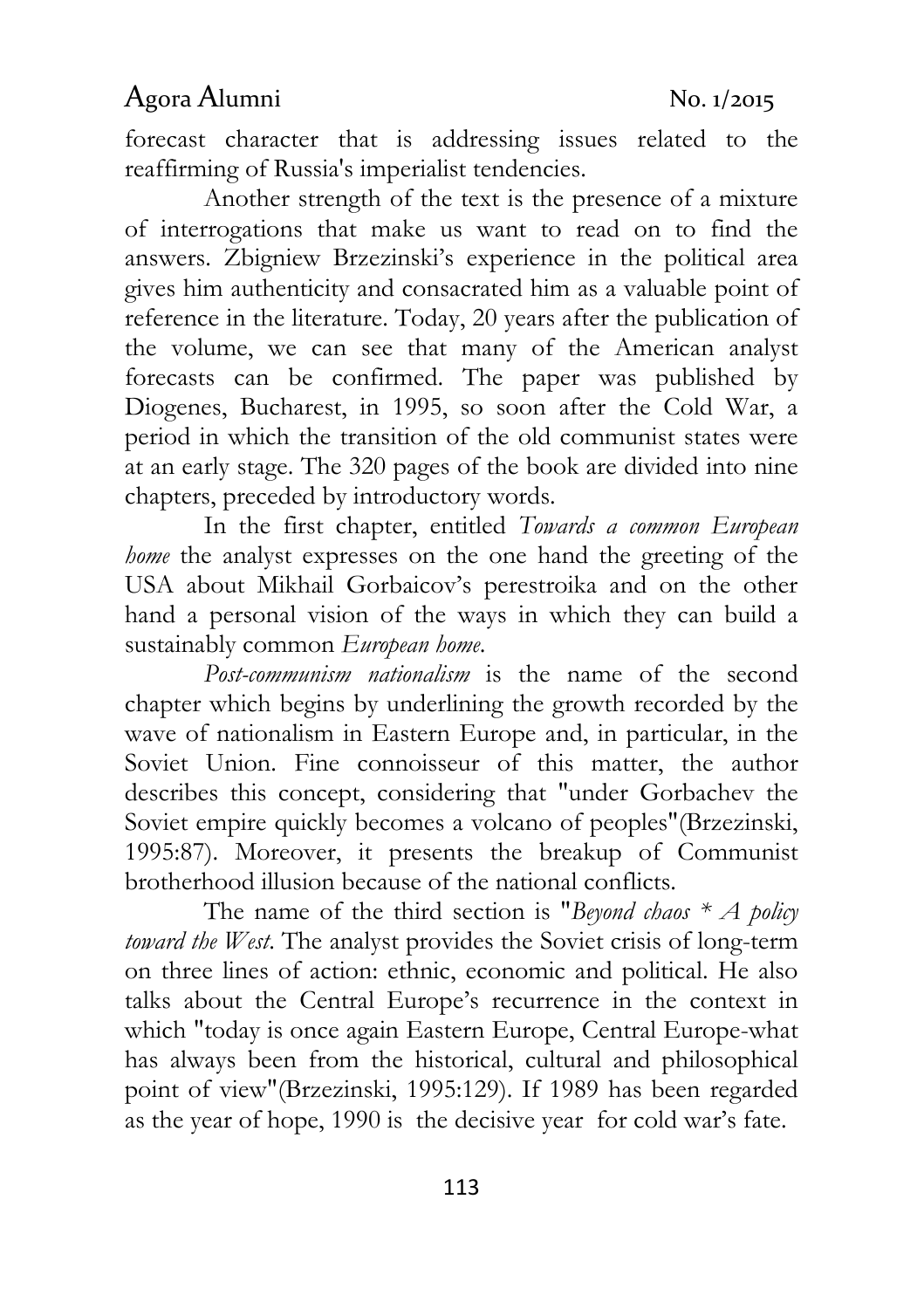### Agora Alumni No. 1/2015

 "Selective global commitment" is the title of chapter number four in which Brzezinski argues that the global distribution of power is significantly affected by the acceleration of European unification. In this context, there are complaints of the Soviets, the uncertainty of the relations between them and the Eastern Europeans and the increased possibility of Soviet Union's disintegration.

The fifth chapter entitled "Order, disorder and the conduct by the USA" deals with the controversial topic called new world order. While Henry Kissinger and James Schlesinger advocates for the USA's superpower status maintenance, Zbigniew Brzezinski also evaluates the limitations of this positions on the international political scene, highlighting the possibility that the situation could be more unstable and dangerous than the cold war.The conclusion reached by the author is that the new world order requires not only the USA help, but also its leadership.

"The Cold War and its consequences' is the sixth chapter and deals, as the title suggests, with the immediate consequences of the frozen conflict. But the author is not limited to the consequences, he also describes the war's steps and meditates on the two alternative conceptions about victory.

In the seventh chapter called "The great transformation" we can notice the analyst's concerns about the transformation process; the USA response to this, given the "lessons that needs to be acquired by Western policy designed to help and encourage the post-communist transition". Extremely interesting are the three stages of transformation identified by the author.

"The prematurely partnership" is the name of the eight study. It contains a critical analysis of the new strategy adopted by the Clinton administration to Russia, whose status wasn't yet defined. "Even in front of textual evidence proving the contrary, Russia's new constitution was welcomed by President Clinton as an example of constitutional democracy"(Brzezinski, 1995: 274). It's used the concept of historical amnesia, which means